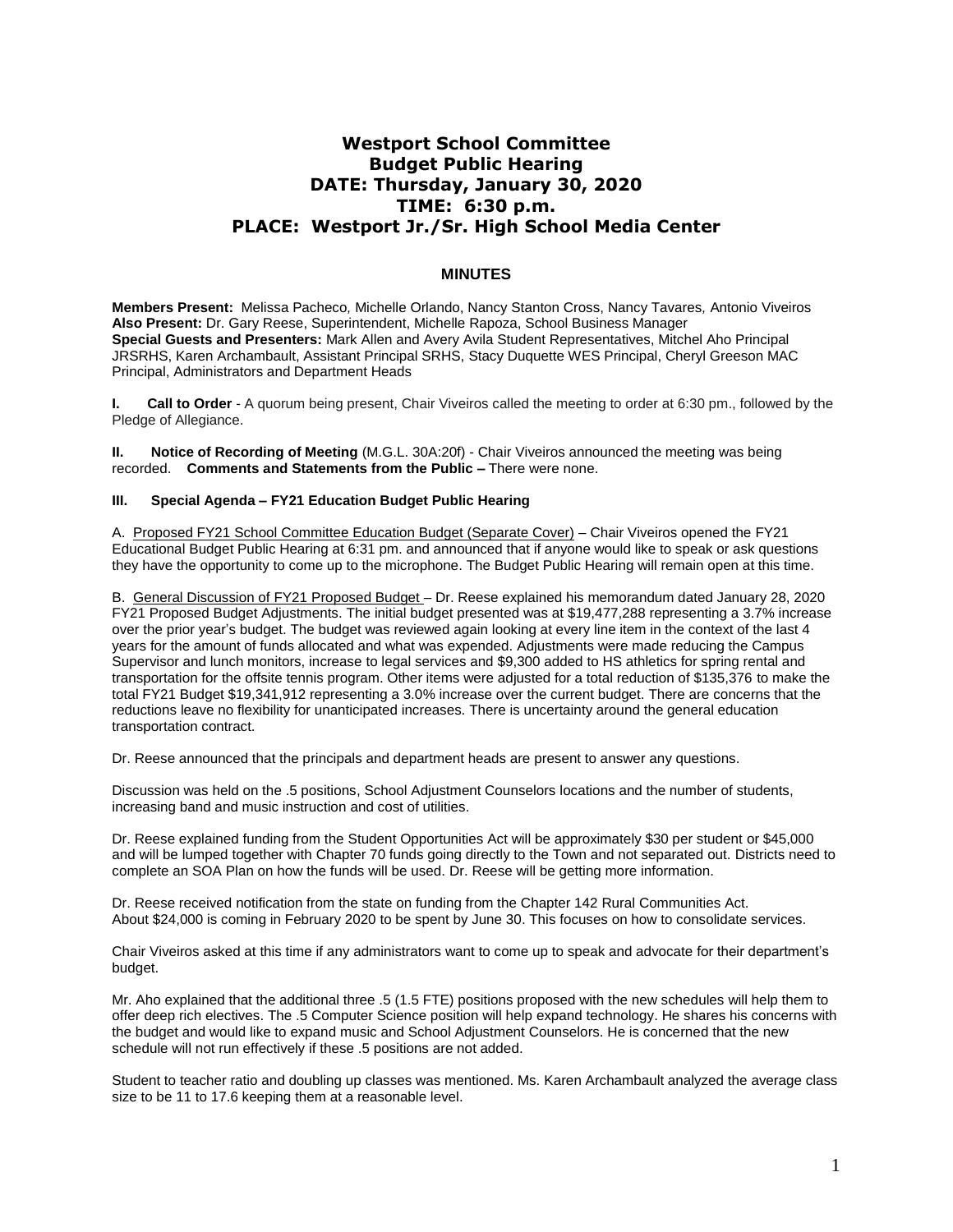A list of any proposed changes in class offerings was requested. What classes students sign up for will drive what is offered, so this is not a finalized,

Chair Viveiros announced the Budget Public Hearing will officially close at this time 7:13 pm.

### **IV. Informational Agenda**

#### A. Student Representatives' Report – Avery Avila and Mark Allen

Avery Avila announced the production of Frozen Junior drama show will take place in the HS auditorium Thursday and Friday at 6 pm. and Saturday at 2 pm.

Mark Allen announced the Pit Band meeting for the upcoming musical will begin on Monday and will continue to meet on Mondays, Art Club has opened an Instagram page to share some of their work, they are decorating for Valentine's Day and made a mural dedicated to the video game character Luigi from Mario Brothers, Exchange Club is selling sing-o-grams from February 3-12, boys basketball stands at 10-3, girls basketball stands at 11-2 and both will be facing Sacred Heart tomorrow.

Discussion on the FY21 Budget continued.

Stacy Duquette WES Principal spoke on implementing some changes in scheduling to remedy the band schedule. She is advocating for more special education positions needed with the loss of interventionists. Any guidance support for social emotional needs or any school adjustment piece would also be helpful. She is aware that the budget is tight.

Cheryl Greeson MAC Principal is advocating for special education teachers. One for autism spectrum area and 1 for other services. She said the social emotional piece is also important in order to give students support.

SC members would like to schedule another budget workshop.

SC members requested a teacher to student ratio. A suggestion was made to have a planned presentation going forward that has a list of what is needed and what is not being requested in the budget. Include schedule changes, offerings at the new school and needs of the district in the area of special services. This will give the community opportunity to understand the budget number. Another suggestion was made to send a packet ahead of time to FinCom. FinCom is meeting on February 25, 2020.

B. Superintendent Report – Dr. Reese reported the incoming 9<sup>th</sup> grade Orientation for 8<sup>th</sup> graders had a great turnout. Parents and students were introduced to programs, athletics and extracurriculars. Dr. Reese thanked all the organizers, students and staff. Culture and Climate Committee will meet the first week in February. They will focus on defining culture and climate, goals and vision.

C. Bill Warrant Update: 1-17-20 and 1-31-20 – Chair Viveiros reviewed and signed the bill warrants, all bill warrants were emailed to school committee members for review. Bill warrant dated 1-17-20 was in the amount of \$75,386.35. Bill warrant dated 1-31-20 was in the amount of \$225,904.57.

E. WJSHS Student/Teacher Schedule 2020-2021 Update – Ms. Archambault reported they are finalizing School Brains work this month. In March, students will meet with guidance counselors about their individualized plans. April-June a schedule will be built before students leave at the end of the year.

F. WJSHS Graduation Requirements – Mr. Aho reported during the School Council meeting today they reviewed MassCore. Mr. Aho went over the WJSHS 2020-2021 Program of Studies Updates list. Discussion took place on the graduation requirements. Students will have more room in their schedules to have an opportunity to take other related classes within their schedule.

### **V. Action Agenda**

D. Acknowledgement of a \$7,500 Grant from the Grimshaw-Gudewicz Charitable Foundation for WSHS Student Scholarships – (moved from Informational Agenda to Action Agenda) – Dr. Reese explained this is an annual contribution for students in post-secondary educational programs.

A motion was made to accept the \$7,500 Grant from the Grimshaw-Gudewicz Charitable Foundation for WSHS Student Scholarships.

Motion by Stanton Cross, seconded by Orlando 5/0/0